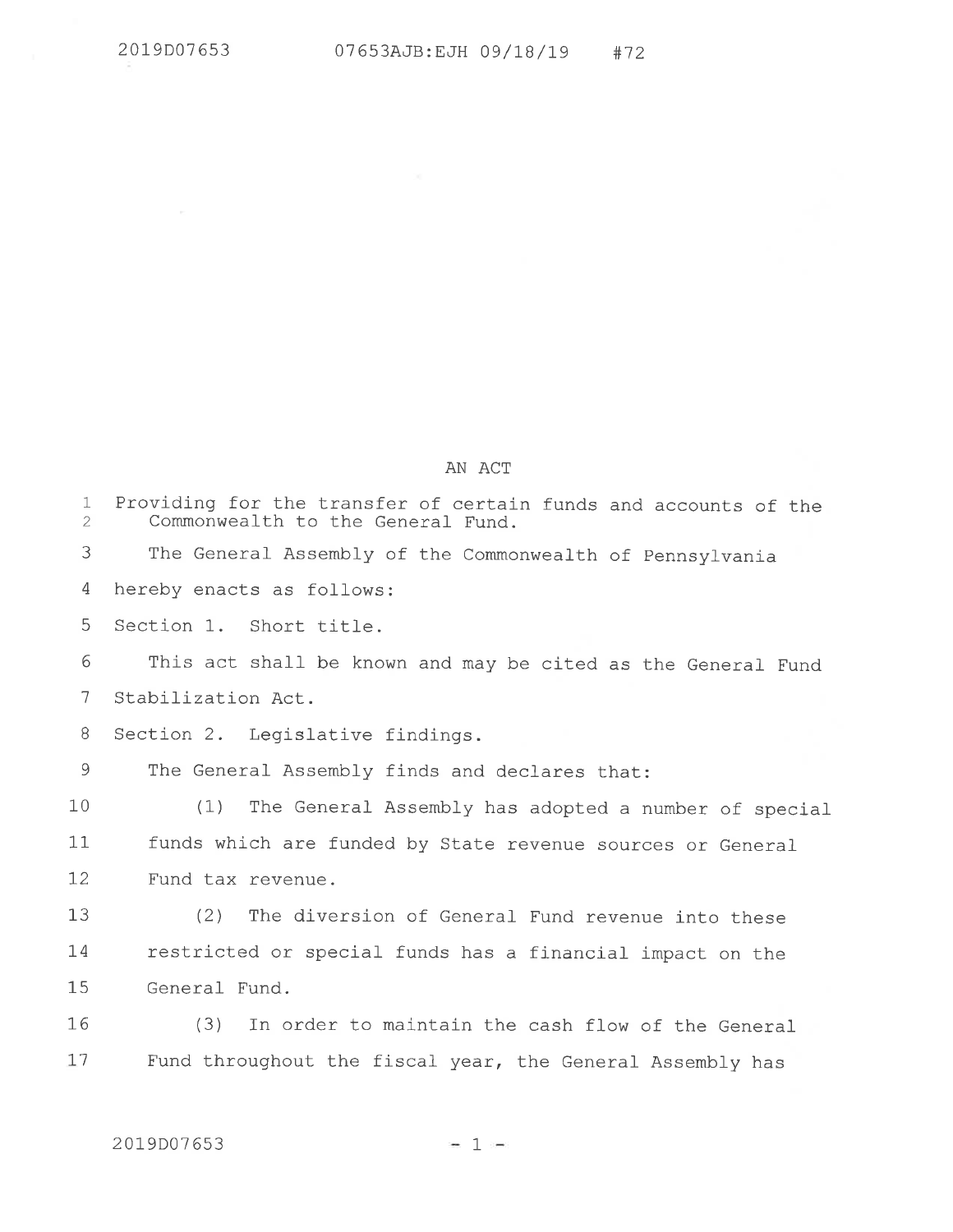1 2 3 borrowed money from these funds, which has to be paid back with interest in order to prevent an impact on program funding.

4 5 6  $(4)$  The General Assembly can improve the cash flow of the General Fund and prevent unnecessary borrowing by moving these special funds back into the General\_ Fund.

1

B (5) The reduction in borrowing from special funds wil\_l reduce the Commonwealth's overall debt payments.

9 10 11 (6) The Lransfer of these funds will\_ not impact program funding established under these special funds. Section 3. Definitions.

I2 13 I4 As used in this act, the following words and phrases shall have the meanings given to them in this section unless the context clearly indicates otherwise:

15 I6 I1 "Commonwealth agency." An agency or commission of the executive branch under the policy direction or supervision of the Governor.

1B 79 20 27 "Restricted account. " An account within the General- Fund for designated purposes or programs created by the General Assembly. Section 4. Transfer of certain special funds into the General Fund.

22 23 24 25 (a) Transfers.--Money in the following special funds and accounts within the State Treasury shall be transferred by the State Treasurer into restricted accounts under the same name within the General Fund:

zo (1) Agricultural Conservation Easement Purchase Fund.

(2) Conservation District Fund. 27

2B (3) Environmental Education Fund.

29 (4) Environmental Stewardship Fund.

30 (5) Hazardous Sites Cleanup Fund.

 $2019D07653$  - 2 -